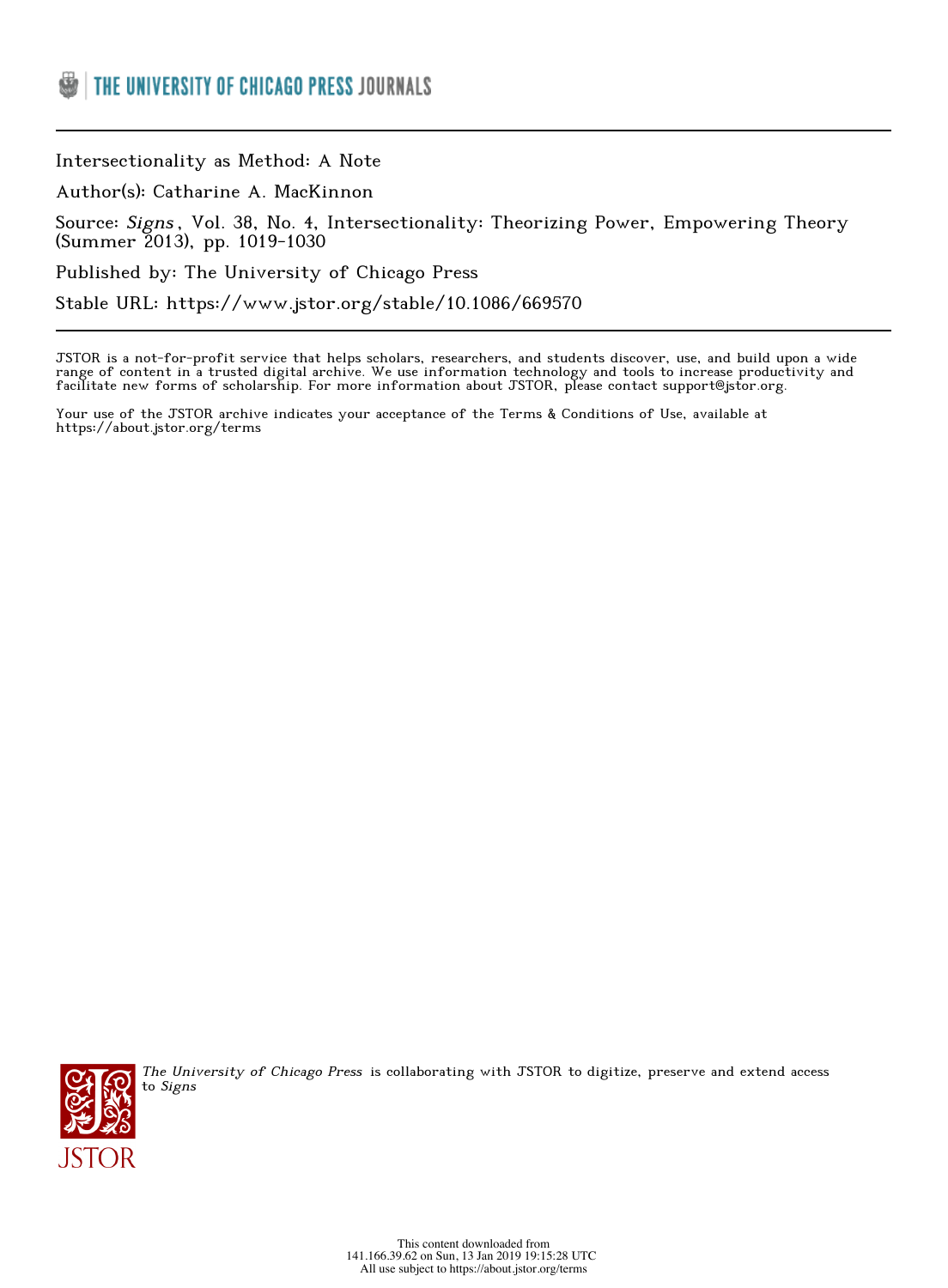### Intersectionality as Method: A Note

"P **eople are willing** to think about many things. What people refuse to do, or are not permitted to do, or resist doing, is to change the way they think," Andrea Dworkin wrote in Woman Hating in 1974  $(1974, 202)$ . Method concerns the way one thinks, not what one thinks about, although they can be related.<sup>1</sup> Talking about thinking about the way one thinks is complicated, in that one is doing what one is talking about doing at the same time one is talking about doing it. But as, for example, Marxist theory has class as its subject and employs dialectical materialism as its method, intersectionality both notices and contends with the realities of multiple inequalities as it thinks about "the interaction of" those inequalities in a way that captures the distinctive dynamics at their multidimensional interface (Crenshaw 1989, 140; see also Smith 1991).<sup>2</sup> Resisting

The splendid assistance of Lisa Cardyn with the references is acknowledged with immense gratitude.

<sup>1</sup> With apologies to readers who do not need this footnote, "method" in philosophy refers to means of producing valid knowing. *Blackwell's* describes it as "a combination of rules, assumptions, procedures, and examples determining the scope and limits of a subject and establishing acceptable ways of working within those limits to achieve truth. The question of philosophical method is itself a matter for philosophy and constitutes a major example of the reflective nature of the subject. Philosophers disagree about the appropriate philosophical method" (Bunnin and Yu 2004, 430). My own disagreement extends to the use of the term "truth" in this description, although I do not mean to imply that there is no such thing as reality and, hence, no more and less accurate reflections of it. Examples of various methods, roughly speaking, include those of René Descartes (doubt), John Stuart Mill (induction), analytical philosophy (language), phenomenology, and science. See also Angeles  $(1981, 170–72)$ , and Blackburn  $(1994, 241–42)$ . The parts on method in Toward a Feminist Theory of the State (MacKinnon 1989) were framed and written in 1972–73. The manuscript was widely circulated, including in academic circles, and first published a decade later in MacKinnon (1982). This was the original discussion of feminist method, written when nothing on the subject existed, on the view that this new philosophy deserved, even as it already embodied, its own method.

<sup>2</sup> Obviously, this sentence, and intersectionality itself, are not limited to race and sex. Any assumption that any specific inequality not mentioned is thereby overlooked, denied, excluded, or minimized is mistaken. At the same time, the grandiose claim that the discussion here automatically applies in the same form to every existing inequality in interaction with all others, without attention to their concrete particulars, violates intersectional method. To be pinned between purportedly denying the crucial relevance of everything not expressly claimed, on the one hand, and pilloried as totalizing for the extent to which an analysis is claimed as more widely applicable, on the other, is to be silenced.

[Signs: Journal of Women in Culture and Society 2013, vol. 38, no. 4] © 2010, 2011, 2012, 2013 by Catharine A. MacKinnon. All rights reserved.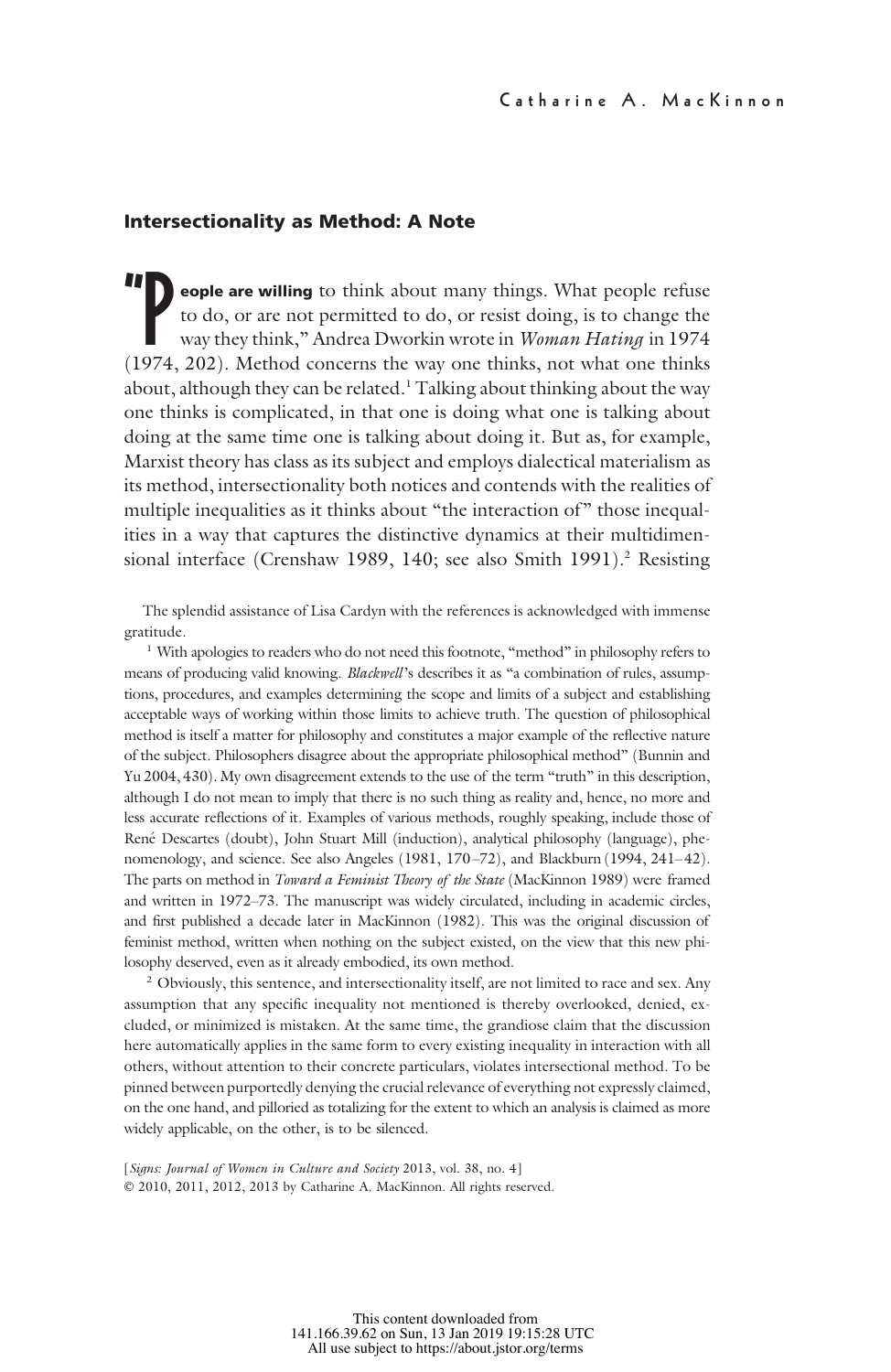dissociation—the trance state of much academic theorizing—intersectionality begins in the concrete experience of race and sex together in the lives of real people, "with Black women as the starting point" (Crenshaw 1989,  $140$ ).

Intersectionality as method in the sense focused here does not simply add variables. It adopts a distinctive stance, emanates from a specific angle of vision, and, most crucially, embodies a particular dynamic approach to the underlying laws of motion of the reality it traces and traps while remaining grounded in the experiences of classes of people within hierarchical relations "where systems of race, gender, and class domination converge," criticizing a rigidly top-down social and political order from the perspective of the bottom up (Crenshaw 1991b, 1246).<sup>3</sup> Imbued with consistent and potent observations of reality, contending in all its complexity with social realities that are understood to be definitively there as well as in constant flux—without falling prey to the illusion that these realities can be presumed to be fluidly reversible or reinterpreted out of existence—intersectionality as theory, on my reading, has no true postmodern practitioners.<sup>4</sup>

On the simpler level of what it thinks about, intersectionality focuses awareness on people and experiences—hence, on social forces and dynamics—that, in monocular vision, are overlooked. Intersectionality fills out the Venn diagrams at points of overlap where convergence has been neglected, training its sights where vectors of inequality intersect at crossroads that have previously been at best sped through. This reveals women of color at the center of overlapping systems of subordination in a way that moves them from the margins of single-axis politics that has often set priorities for opposing inequality as if they did not exist. On this level, it addresses "the combined effects of practices which discriminate on the basis of race, and on the basis of sex" (Crenshaw 1989, 149). As a categorical corrective, intersectionality, as is well known, adds the specificity of sex and gender to race and ethnicity, and racial and ethnic specificity to sex and gender. As a recent court put it, sex and race can "fuse inextricably" so that "made flesh in a person, they indivisibly intermingle."5 Categories that had been uniform and few become modulated and variegated as well as many. Resulting analysis

 $3$  See, e.g., Crenshaw (1989, 1991b), Matsuda (1991), McCall (2005), Phoenix and Pattynama (2006), Berger and Guidroz (2009), and Grabham et al. (2009). For a recent critique of the concept, see Delgado (2011).

<sup>4</sup> Kimberlé Williams Crenshaw explains why in "Mapping the Margins" (1991b, 1296–97). For my analysis of postmodernism, including some distinction from poststructuralism, see Mac-Kinnon (2006b).<br><sup>5</sup> Jeffers v. Thompson, 264 F. Supp. 2d 314, 326 (D. Md. 2003).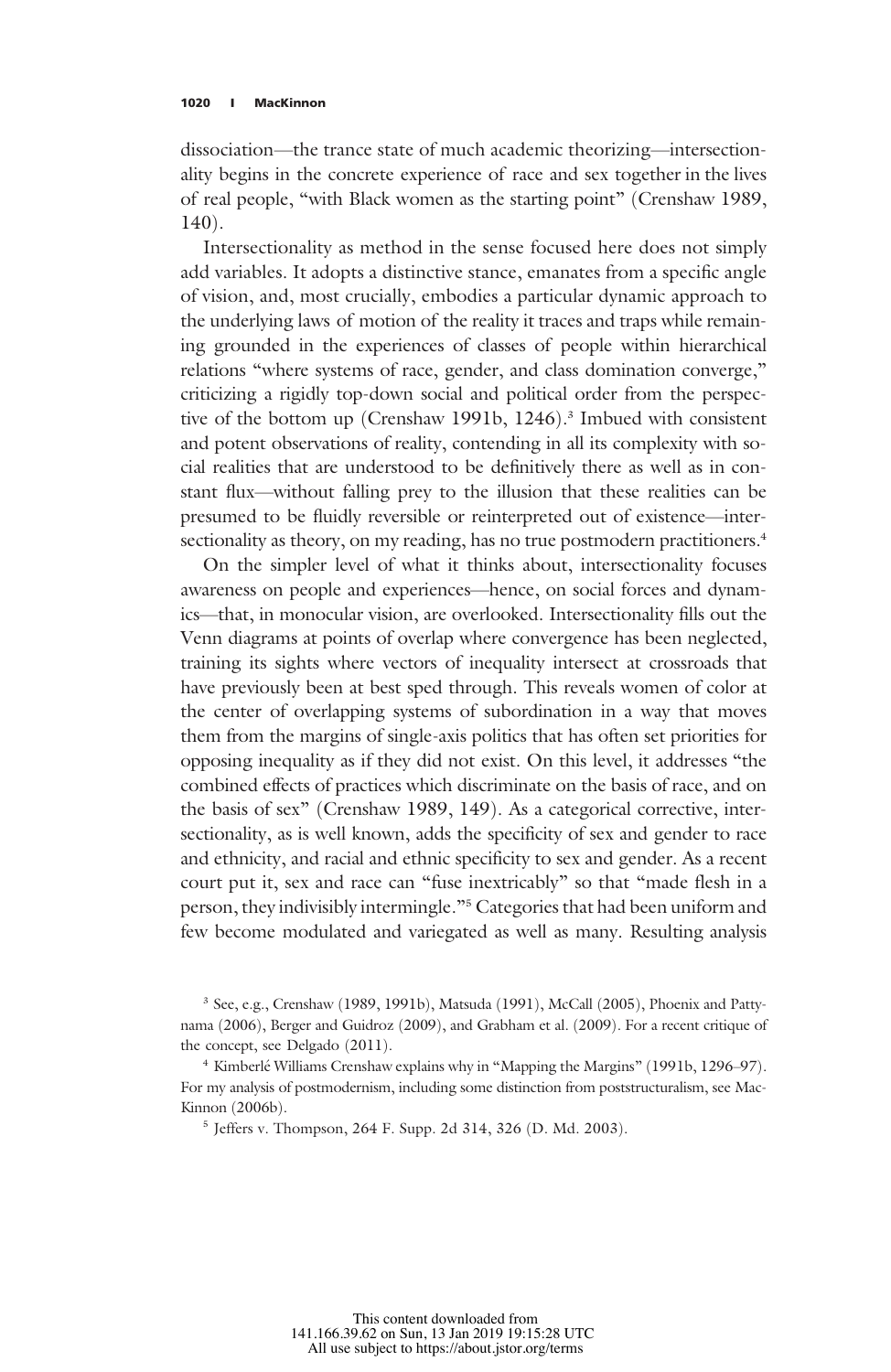of the neglect of Black women by the law of rape and the content of rap lyrics (see Crenshaw 1991a) provides especially illuminating examples.<sup>6</sup> No longer missed are the structural, political, and representational realities of women of color (Crenshaw 1991b). Even if some people cannot seem to think more than one thought at a time, almost anyone can add.

The case of Dafro Jefferies<sup>7</sup> exemplifies the intersectional fix that even a superficial grasp of multiple categories can contribute. There, an African American woman claimed discrimination against her as an African American woman in a workplace that did not discriminate against all Black people or all women. All the Blacks were men, all the women were white, but Dafro Jefferies was brave.<sup>8</sup> Instead of denying the discrimination against her, seeing only categories of race or sex with invariant internal content, privileging the white experience of sex and the male experience of race and thereby precluding Ms. Jefferies's experience of discrimination from legal recognition, a panel of the Fifth Circuit Court of Appeals held that the combined ground of race-and-sex discrimination to which Ms. Jefferies claimed she was subjected must be recognized as a legal claim under Title VII.9

Then a footnote had a nervous breakdown, stating that the judge (who wrote the majority opinion) did not know how to proceed doctrinally, specifically with whom to compare a person characterized by a combined ground, and where, short of individual uniqueness, the subdividing of group categories stops.10 The court worried about where the fix would end but did not ask where the problem started, failing to inquire into the method that created race and sex as two static categories based on the most relatively privileged occupants of each classification in the first place. It failed to examine its own assumptions, far less to consider whether shutting Dafro

<sup>6</sup> Crenshaw's discussion of the devaluation of Black women who are raped is a crucial contribution to analysis of the subject; see Crenshaw (1991b, 1265–82). Prior to its recent excavation by Danielle McGuire (2010), Black women's long history of antirape activism had been largely ignored.

<sup>7</sup> Jefferies v. Harris County Community Action Association, 615 F.2d 1025 (5th Cir. 1980). <sup>8</sup> Of course, this adapts the locution of *All the Women Are White, All the Blacks Are Men*,

but Some of Us Are Brave (Hull, Scott, and Smith 1982).<br><sup>9</sup> Jefferies, 615 F.2d at 1034 ("Recognition of black females as a distinct protected sub-

group for purposes of the prima facie case and proof of pretext is the only way to identify and remedy discrimination directed toward black females. Therefore, we hold that when a Title VII plaintiff alleges that an employer discriminates against black females, the fact that black males and white females are not subject to discrimination is irrelevant and must not form any part of the basis for a finding that the employer did not discriminate against the black female plaintiff").<br><sup>10</sup> Ibid., at 1034 n. 7.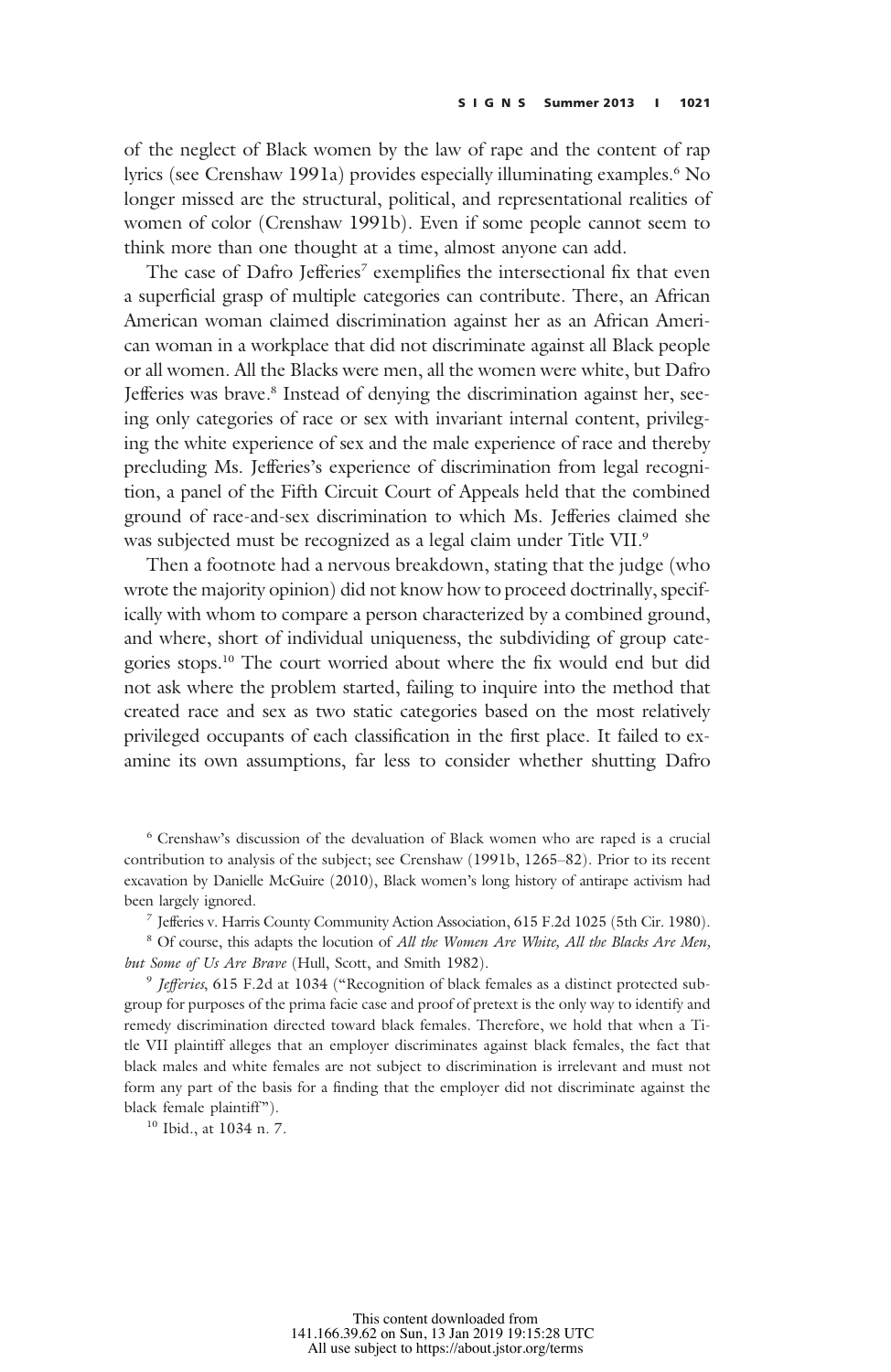Jefferies out doubly as neither Black nor a woman because she was both revealed anything more systematic in discrimination law's methodology that needed to be confronted. Instead, the problem of someone not fitting into either of two boxes was solved by creating a third box: African American women. As to anything farther or deeper, the court was lost.<sup>11</sup>

The legal record in the United States since, in the absence of Supreme Court instruction, has oscillated between truly getting it<sup>12</sup>—one court even grasped the substance of intersectional discrimination against an African American man, perceiving the ways in which the racism directed against him was stereotypically gendered<sup>13</sup>—and truly missing it.<sup>14</sup> Law is replete with missed intersectional opportunities. One vivid instance of the oneor-the-other approach is the case brought by Sandra Lovelace, in which she, as a Maliseet woman, complained that Canadian law considered her no longer a member of her nation, hence unable to live on the Tobique Reserve, because she had married out. Without ruling on her claim of sex discrimination, the UN Human Rights Committee found that Canada violated her right to enjoy her culture and use her language.15 The

 $11$  Many courts before and since have been even more at a loss, a development competently traced in Areheart (2006).<br><sup>12</sup> See Lam v. Univ. of Haw., 40 F.3d 1551 (9th Cir. 1994) (overturning district court's

finding of summary judgment against Vietnamese female plaintiff on grounds that "the attempt to bisect a person's identity at the intersection of race and gender often distorts or ignores the particular nature of their experiences"); Hicks v. Gates Rubber Co., 833 F.2d 1406 (10th Cir. 1987) (permitting consideration of evidence of both racial and sexual hostility in claim of hostile work environment sexual harassment by African American woman). See also Jeffers v. Thompson, 264 F. Supp. at 325 (finding African American females a "composite class" where prima facie case was established, however race-and-gender discrimination not proven even as

racial discrimination and age discrimination were separately shown).<br><sup>13</sup> Kimble v. Wisconsin Dep't of Workforce Dev., 690 F. Supp. 2d 765 (E.D. Wis. 2010)<br>(recognizing combined race-and-gender discrimination but wrongly t

<sup>14</sup> See DeGraffenreid v. General Motors, 413 F. Supp. 142 (E.D. Mo. 1976) (rejecting attempt by African American women plaintiffs "to create a new 'super-remedy'" for discrimination based both on race and sex); Judge v. Marsh, 649 F. Supp. 770 (D.D.C. 1986) (seeking to contain the "many-headed Hydra" purportedly unleashed by the Jefferies approach by limiting its applicability to "employment decisions based on one protected, immutable trait or fundamental right, which are directed against individuals sharing a second" such supposed trait); Lewis v. Bloomsburg Mills, Inc., 773 F.2d 561 (4th Cir. 1985) (refusing to certify class of African Americans with woman as representative, construing African American women as "special victims" of more general racial animus); Moore v. Hughes Helicopters, Inc., 708 F.2d 475 (9th Cir. 1983) (upholding lower court decision declining to certify African American woman as class representative in sex discrimination claim).

 $15$  Lovelace v. Canada, Communication No.  $24/1977$ , U.N. Doc. Supp. No.  $40 (A/36/40)$ at 166 (1981).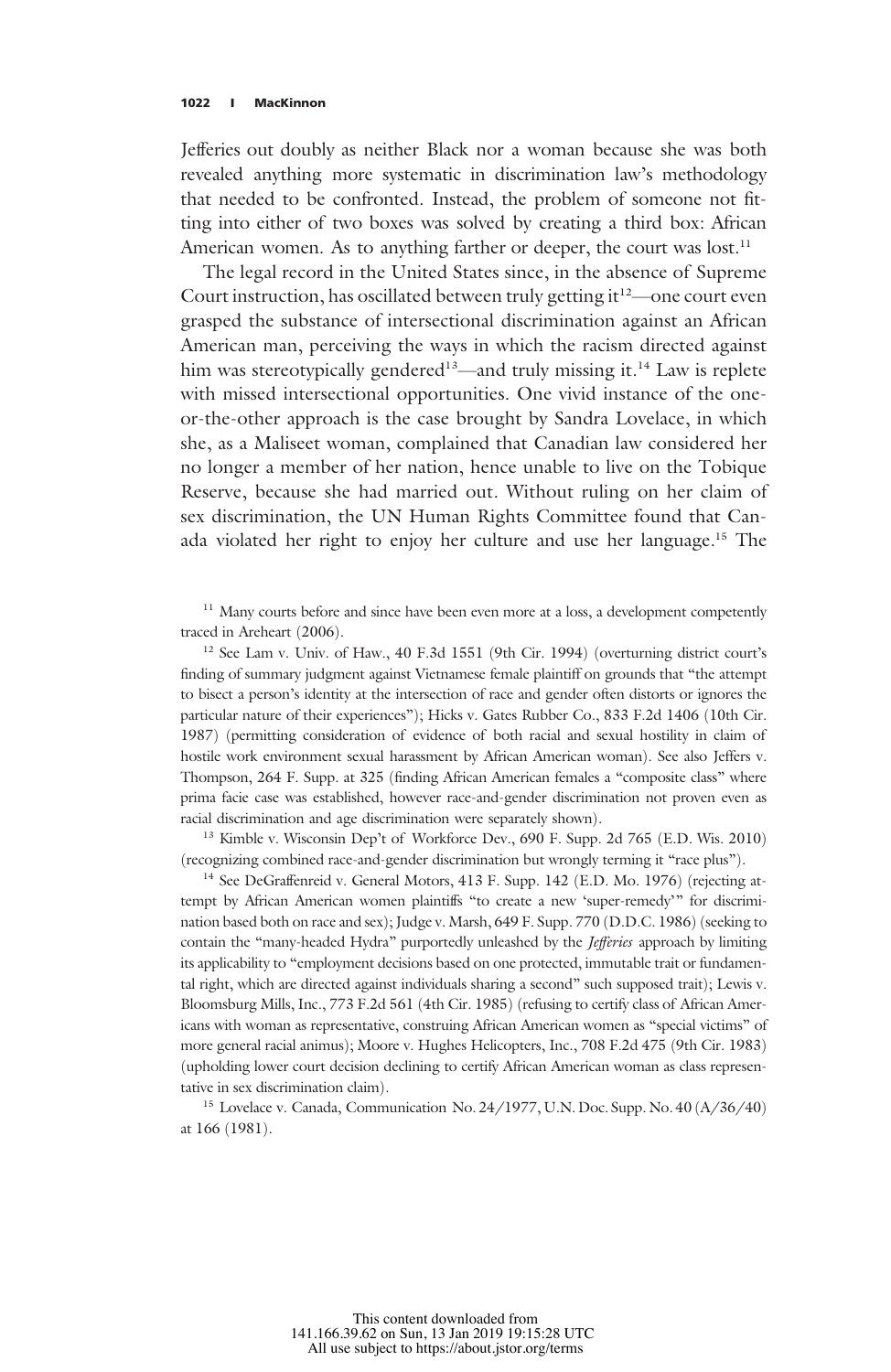Committee, in a somewhat intersectional but curious reference, later cited the case in its statement of principles on sex equality<sup>16</sup> as an instance of the equal rights of women under the International Covenant on Civil and Political Rights.<sup>17</sup> But culture was mentioned at this point only as an unacceptable justification for sex discrimination. The principle that culture cannot shield sex discrimination, while internationally embraced, does not recognize a woman's right to her culture in the intersectional sense. And the role of Ms. Lovelace's divorce in the original decision<sup>18</sup> was almost as if she became a member of her own nation only when she could no longer be seen as part of her former husband's<sup>19</sup>—hardly a sex equality approach. On each side, the lack of intersectionality remained.

When intersectionality becomes a method, by contrast, it aims at the moving substantive reality "where systems of race, gender, and class discrimination converge," not one or another or even all static abstract classifications (Crenshaw 1991b, 1246). The name of the problem addressed is white supremacy and male dominance, or white male dominance, not race and sex classifications, targeting the forces that create the outcomes, not just their static products. This approach exposes to critical light "the dominant framework of discrimination" (Crenshaw 1989, 152). Standard legal classifications are imagined to be the same within, different without, following Aristotle (see MacKinnon 2007, 4–5 and passim). They impose comparative statics. The conventional framework fails to recognize the dynamics of status and the power hierarchies that create them, reifying sex and race not only along a single axis but also as compartments that ignore the social forces of power that rank and define them relationally within and without. In this respect, conventional discrimination analysis mirrors the power relations that form hierarchies that define inequalities rather than challenging and equalizing them. No question about it, categories and stereotypes and classifications are authentic instruments of inequality. And they are static and hard to move. But they are the ossified outcomes of the dynamic intersection of multiple hierarchies, not the dynamic that creates them. They are there, but they are not the reason they are there.

Intersectionality, in other words, is animated by a method in the sense of an operative approach to law, society, and their symbiotic relation, by a

<sup>16</sup> U.N. Human Rights Committee, General Comment No. 28: Equality of rights between men and women, CCPR/C/21/Rev.1/Add.10, March 29, 2000.

 $18$  Ibid., ¶ 17.

<sup>19</sup> The equivalent US domestic case, in which the same rule was imposed by the Indian nation itself, raises a raft of additional issues. See Santa Clara Pueblo v. Martinez, 436 U.S. 49  $(1978)$ . My views are discussed in MacKinnon  $(1987)$  and MacKinnon  $(2012)$ .

<sup>17</sup> Ibid., ¶ 32.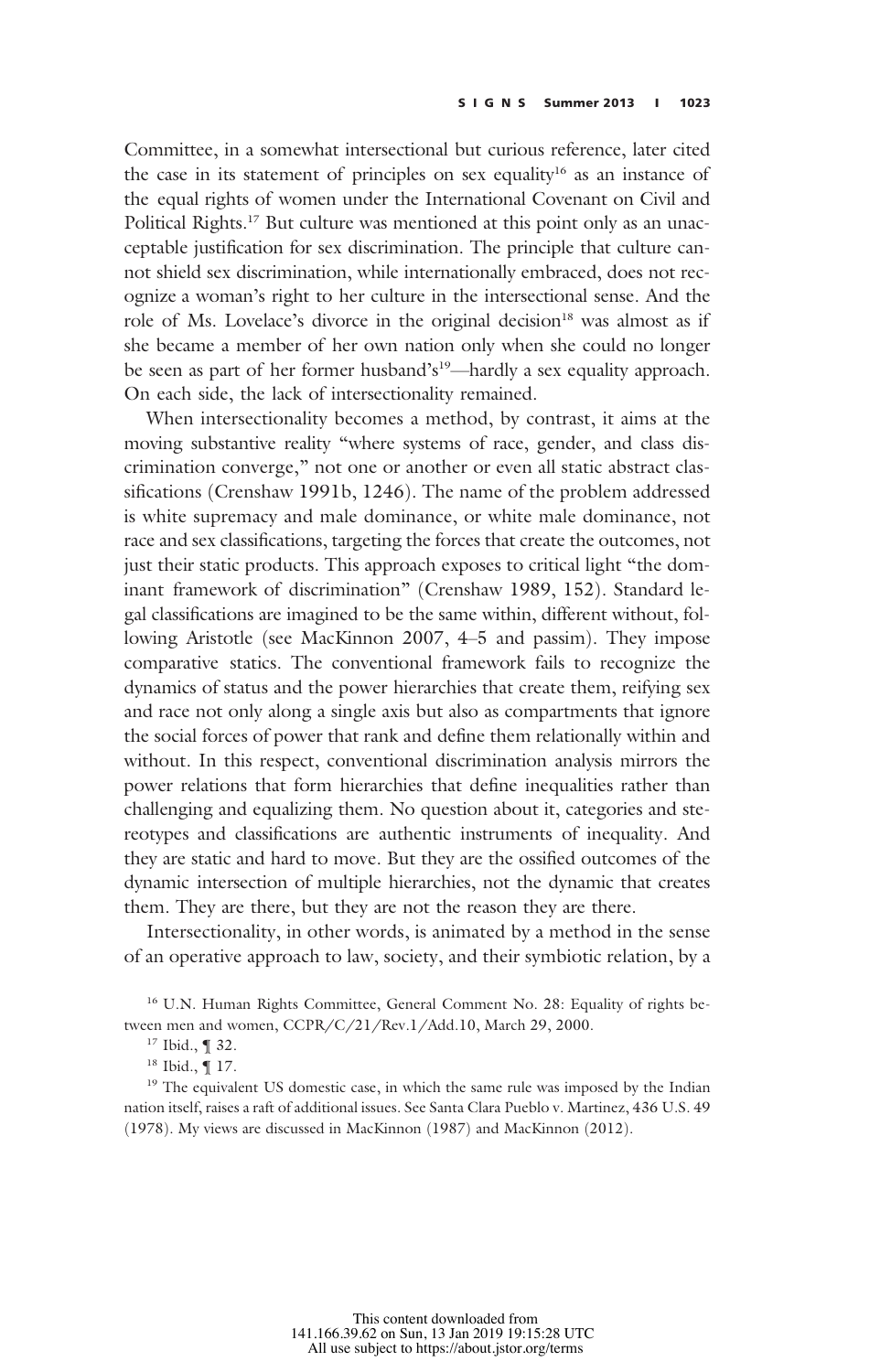distinctive way into reality that captures not just the static outcomes of the problem it brings into view but its dynamics and lines of force as well. It is this that makes it transformative. Moved by the energy of the synergistic interaction of the variables whose relations it exposes, intersectionality pursues an analysis that "is greater than the sum of racism and sexism"  $(Crenshaw 1989, 140)$ . When this is missed, intersectional analysis of the simplistic sort as exemplified by the *Jefferies* case can create a third box yet cannot solve the problem. As intersectional work has shown since its inception, social hierarchy creates the experiences that produce the categories that intersect. Substantively, white males dominate. Domination-andsubordination is the relational dynamic that animates this structure.<sup>20</sup> It is this substantive grasp of forces that critical theories—when they are critical—are critical of, criticizing the "uncritical and disturbing acceptance of dominant ways of thinking about discrimination" (Crenshaw 1989, 150).

Its firm grip on the way hierarchy works as a process in motion explains why this theory is not abstract, unlike the conventional equality theory of which it is critical. It is inherently substantive<sup>21</sup>—hence, crucially, it does not flip. "Intersectional subordination" is a one-way ratchet, even as the analysis of it informs understanding of the status locations at both the top and the bottom of the hierarchies involved (Crenshaw 1991b, 1249). But top and bottom are not fungible, as the classifications of race and sex are constructed to be, which explains why intersectional method could reveal the white male intersectional reality behind many challenges to affirmative action that had never before been seen or questioned as such.<sup>22</sup> Imagining that inequalities are equal as a method for analyzing that inequality can only deny what needs to be changed. Providing an alternative to the Aristotelian approach in discrimination law has made intersectionality a method for fitting law to reality, rather than reality to law.

A primitive articulation of these insights in legal terms can be found toward the end of the Supreme Court brief in Meritor Savings Bank v. Vinson, the case that first established the law of sexual harassment in 1986:

All too often, it is Black women like Ms. Vinson who have been specifically victimized by the invidious stereotype of being scandalous and lewd women, perhaps targeting them to would-be perpetrators.[n18]

<sup>20</sup> This awareness is manifest throughout Crenshaw's definitive works on the subject, among them Crenshaw (1989) and Crenshaw (1991b).<br><sup>21</sup> For further discussion of the meaning of "substance" in equality law, contrasted with

abstraction, see MacKinnon (2011).<br><sup>22</sup> See Crenshaw (1989, 142 n. 12). The critics of affirmative action have recently also some-

times used white women for this purpose; see Grutter v. Bollinger, 539 U.S. 306 (2003).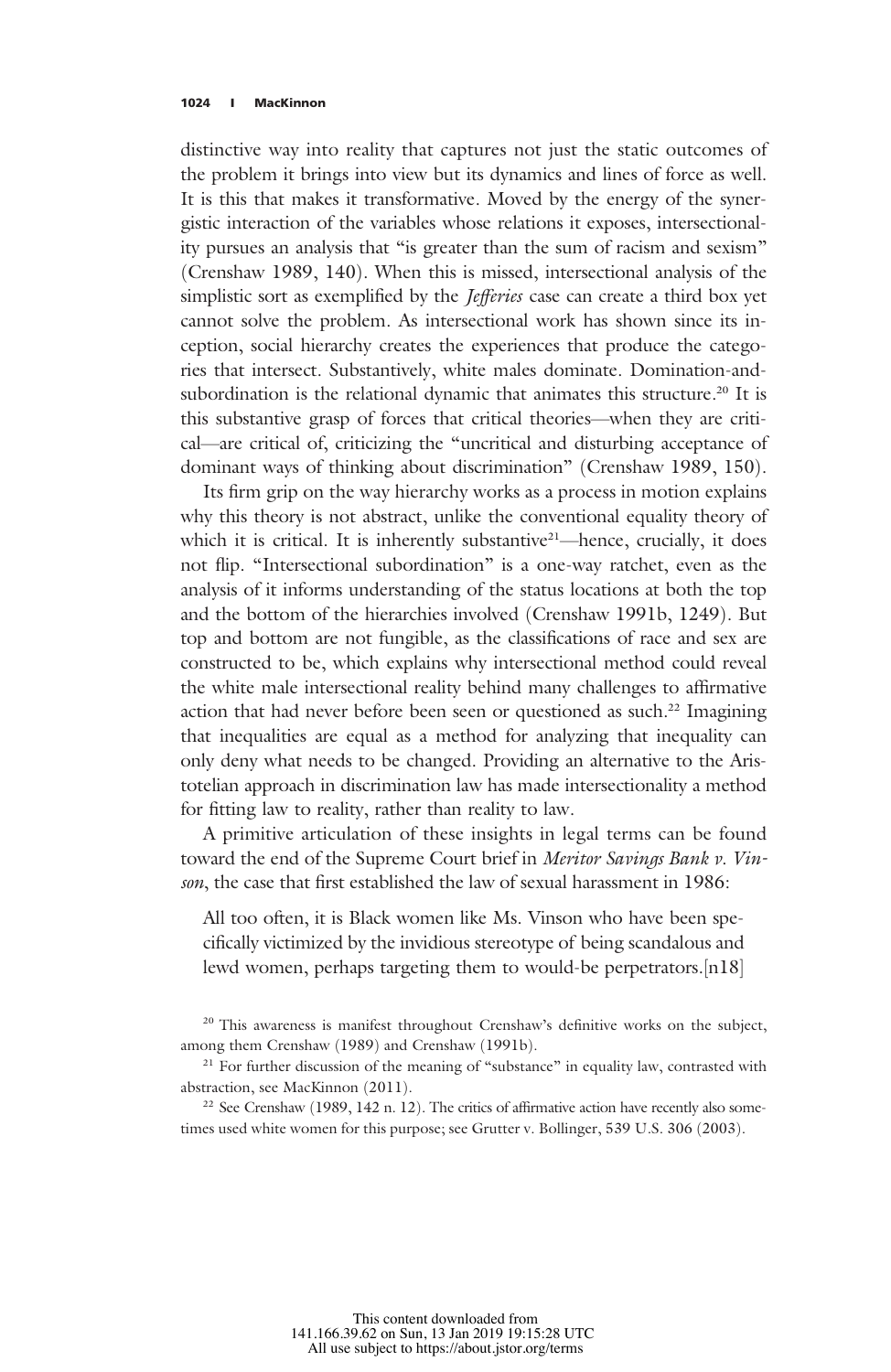This is not to say that this is a case of race discrimination, but rather that minority race aggravates one's vulnerability as a woman by reducing one's options and undermining one's credibility and social worth. In the context of such beliefs, beliefs which animate this case, a picture can be painted which destroys the victim's ability to complain of sexual violation, such that sex acts can be inflicted upon her and nothing will be done about it.

[n18] See generally Continental Can v. Minnesota, 297 N.W.2d 241, 246 (Minn. 1980) (defendant in sexual harassment case "wished slavery days would return so that he could sexually train [plaintiff] and she would be his bitch.") "Follow me sometimes and see if I lie. I can be coming from eight hours on an assembly line or fourteen hours in Mrs. Halsey's kitchen. I can be all filled up that day with three hundred years of rage so that my eyes are flashing and my flesh is trembling—and the white boys in the streets, they look at me and think of sex. They look at me and that's all they think. ... Baby you could be Jesus in drag—but if you're brown they're sure you're selling!" L. Hansberry, To Be Young, Gifted, and Black (1969) at 98. Ms. Vinson's predicament suggests that while such a view may be most prevalent among white men, it is not confined to them alone. Reasons are suggested in W. Jordan, White Over Black: American Attitudes toward the Negro,  $1550 - 1812$  (1968) at  $150.^{23}$ 

In other words, Mechelle Vinson being at the bottom of the group women, distinctively sexualized for denigration based on being Black and a woman both, if equality law doesn't work for her, it doesn't work.<sup>24</sup>

It was Kimberlé Crenshaw's brilliant theorizing, with later contributions by others (see de Merich 2008), that subsequently did the work that made it possible to claim the racist dimensions of such sexual abuse explicitly in doctrine.<sup>25</sup> Without the intersectional insight animating *Vinson*, Title VII could have worked for some white women and nobody else, but if it worked for Mechelle, it could work for everyone. In fact, when she won, all women won. Thinking in this way is not thinking about race as a

<sup>23</sup> Brief of Respondent Mechelle Vinson, Meritor Savings Bank v. Vinson, 477 U.S. 57  $(1986)$  (No. 84–1979), 67–69. Patricia Barry and I were cocounsel to Ms. Vinson in the Supreme Court. I wrote the brief.

<sup>24</sup> Ibid. That Ms. Vinson was sexually harassed by an African American man did not necessarily deprive her abuse of racial dimensions.

<sup>25</sup> Racial features of sexual harassment were observed from the beginning; see MacKinnon  $(1979, 30-31, 51, 53-54, 176-77)$ . Since that time, numerous scholars have productively examined facets of the problem; see, e.g., Cho (1997), Davis (2004), and Hernández (2006).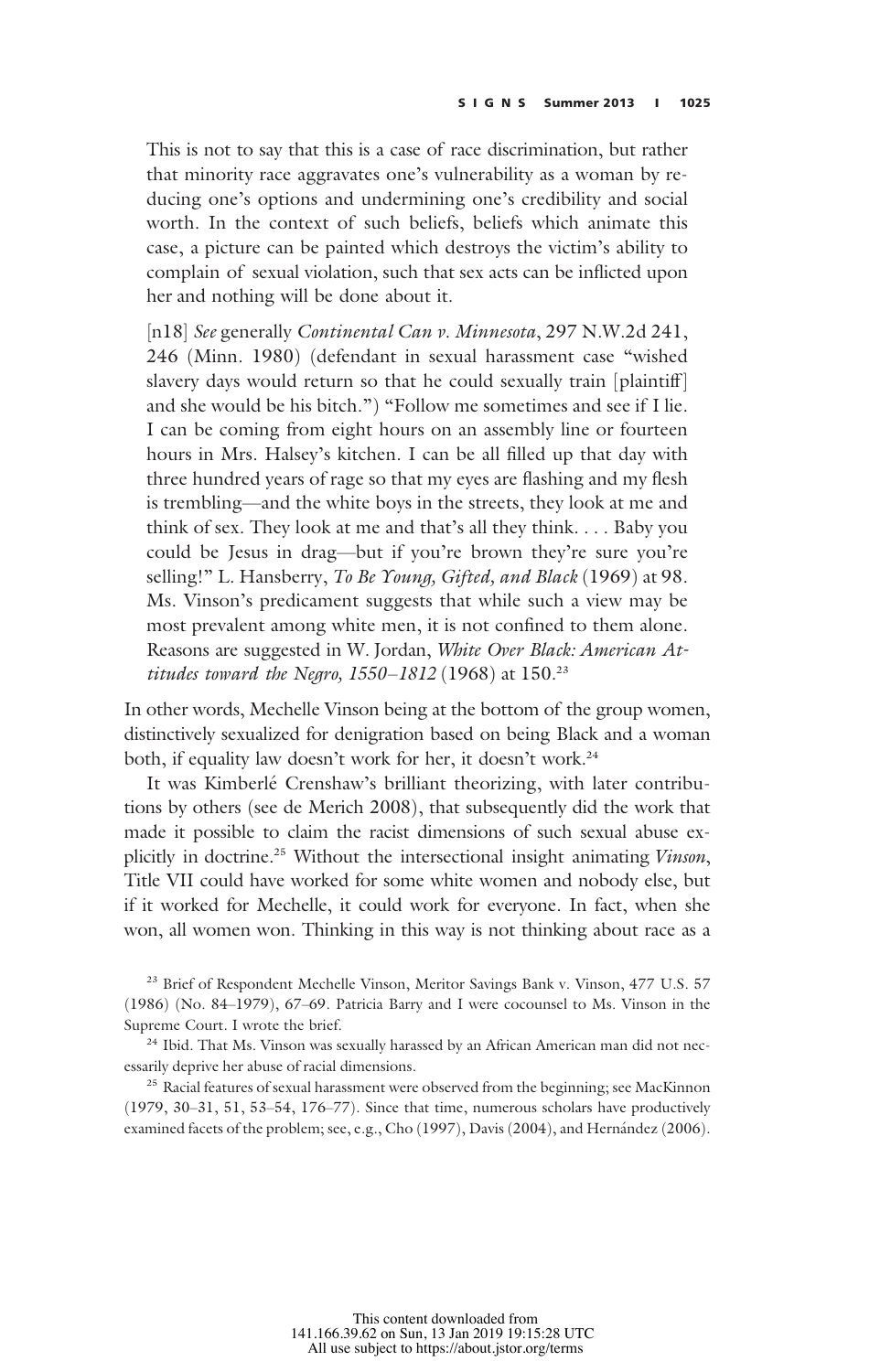variable or even as an identity but as a dynamic position in a real-world hierarchical rank ordering that, when comprehended and upended, ignites and transforms the sex-based concept. This is one reason why intersectionality is intrinsically demarginalizing and explains why Crenshaw would end her pathbreaking demarginalization article, invoking Paula Giddings, with "when they enter, we all enter" (Crenshaw 1989, 167; see also Giddings 1994). It also reveals the simple falsity of the standard post-Enlightenment opposition between particularity and universality not only in exposing that particularity is universal but in making a universally applicable change including for men<sup>26</sup>—through embracing, not through obscuring or denying or eliding, particularity.

Surfacing sex in a legal analysis previously based on race or ethnicity that never noticed it can have the same effect. Intersectional method is visible in the theory of genocidal rape pioneered in Kadic v. Karadzic<sup>27</sup> a theory now recognized internationally.<sup>28</sup> Conventionally, the crime of genocide has prohibited the intentional destruction of a racial, ethnic, national, or religious group as such. Not only is sex not a recognized legal basis for genocide; sex-based attacks on women of specific ethnicities, races, religions, or nationalities had not previously been seen as a way genocide can be carried out. If rape as a tool of genocide had been overlooked by those who would stop or redress its atrocities, it has not been missed by those who engaged in them, any more than the sexual dimensions of lynching were overlooked by the Klan (Cardyn 2002).

What happened when my Bosnian clients spoke out about being raped in the genocide perpetrated against them was not simply that rape of women or men was recognized in law as the weapon of genocide that it is in life, although that did happen. What happened was that the destruc-

<sup>26</sup> See Oncale v. Sundowner Offshore Services, 523 U.S. 75 (1998).<br><sup>27</sup> Kadic v. Karadžić, 70 F.3d 232 (2d Cir. 1995). To avoid confusion, this approach is to be distinguished from the concept of gynocide, in which women are destroyed because of their sex, as first stated by Mary Daly (1973, 194) and subsequently developed by Andrea Dworkin, as the "systematic crippling, raping and/or killing of women by men, ... the word that designates the relentless violence perpetrated by the gender class men against the gender class women" (1976, 16), to which there is as yet no precise legal equivalent. The closest would be if the Genocide Convention recognized sex and gender as grounds for destruction of peoples as such, recognizing women as a people. The concept of gender-based persecution, a crime against humanity in the Rome Statute of the International Criminal Court (last amended January 2002), 17 July 1998, A/CONF. 183/9, Article 7 (1) (h), embodies a close concept as well. Gynocide could readily combine with intersectional insights, but its analysis was not explicitly intersectional when originally written.

<sup>28</sup> See Prosecutor v. Akayesu, Case No. ICTR-96-4-T, Judgment (Sept. 2, 1998), §7.8; Prosecutor v. Al Bashir, Case No. ICC-02/05–01/09, Second Arrest Warrant (July 12, 2010).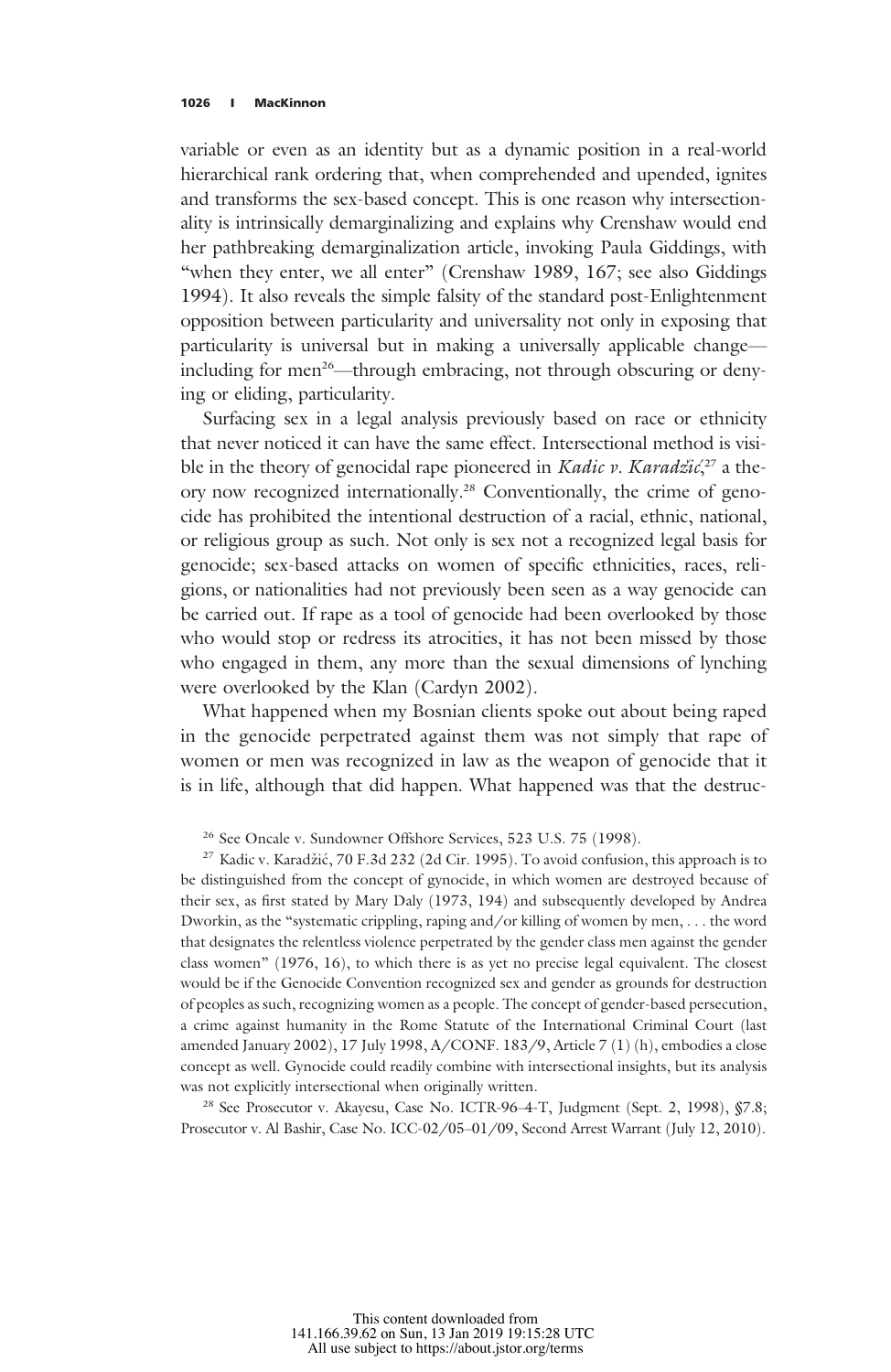tion of the women of an ethnic community through rape was recognized as destroying their community as such. Genocide was not marginalized; instead, women were made central in its more capacious frame. Those in genocides who had been marginalized—sexual abuse with impunity devaluing them here as elsewhere (see Crenshaw 1991b, 1271)—were placed at the center of the crime of crimes, simultaneously, even miraculously, making allegations of its existence in this instance credible. In the absence of this intersectional way of thinking, the rape of African American women has often not been seen as the assault on the Black community that it is  $(1273)$ , nor have the specifically gendered dimensions of the lynching of Black men generally been grasped. In the Kadic case, the Bosnian Muslim people as such were seen as violated because Bosnian Muslim women (and some men) were raped. Their collectivity was legally seen as subjected to a genocide, to its willed destruction as a people as such, because the women of that community were understood to have been sexually violated as members of it.

The point here is not that they were not seen as being violated as women. Actually, they were, and knew they were, although international criminal and humanitarian law did not yet recognize it. What changed through this practice of intersectional method was the understanding of genocide itself: mass rape can be what a genocide in progress looks like. This insight, which included their awareness of the perpetrators' exploitation of the age and disabilities of some of them, came directly from the survivors. The fact that this genocide was in part conducted through gender crimes did not mean that the acts were not also ethnically and nationally and religiously destructive. It meant that they were.<sup>29</sup> And it was exposing the gender-based crime that, in this instance, substantiated and made credible the claim of genocide.<sup>30</sup>

A violation that had been seen as just something men do to women all the time,<sup>31</sup> even trivialized as surplus repression, was in this case reconfigured by law as the weapon of genocide its perpetrators knew it to be and

<sup>29</sup> This issue is discussed further in MacKinnon (2006a).<br><sup>30</sup> Some Muslim men were also sexually assaulted by Serbian forces, further supporting the claim of genocide and revealing the potential of an intersectional approach. The International Court of Justice—wrongly, in my view and in that of the survivors—determined that the conflict was not a genocide except for the attack at Srebrenica. The court regarded the evidence of intent to destroy a people as such to be inadequate. See Concerning Application of Convention on Prevention and Punishment of Crime of Genocide (Bosnia and Herzegovina v. Serbia and Montenegro), Judgment, 2007 I.C.J. 43 (Feb. 26).

 $^{31}$  As I wrote of sexual atrocities while litigating Kadic, "Whether in war or in what is called peacetime, at home or abroad, in private or in public, by our side or the other side, man's inhumanity to woman is ignored" (MacKinnon 1993, 60).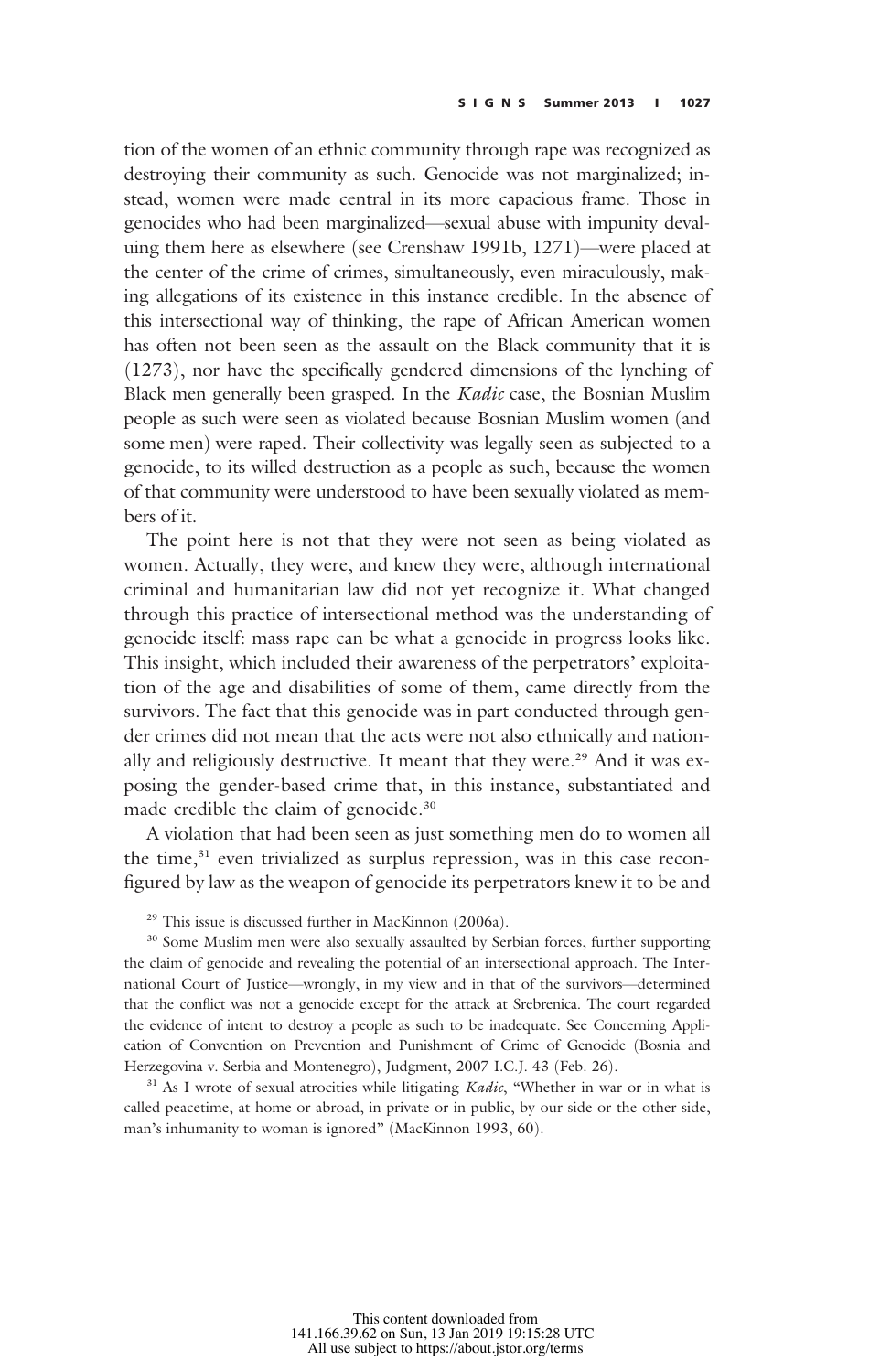deployed it as. When its intersectional reality was surfaced and believed, a vast underworld of violated women who had been unnamed and unspoken moved into the legal center. Again, the target of this realization is not the subjectivity of the victims in the psychological sense; it is the reality of their status. It is not their identity that is problematic or problematized but the consequences of how they are socially identified and hence treated. If the *Jefferies* case had thought intersectionally, it would have compared the plaintiff 's treatment with that of white men, moving her to the center. But more to the point of method, if Title VII had thought intersectionally, it would never have been in the doctrinal quandary the *Jefferies* case found itself facing in the first place, where it remains largely mired.<sup>32</sup> Discrimination against a person consigned to the bottom of two fused hierarchies would have made Ms. Jefferies the first and foremost and most evident case in discrimination law, not an afterthought to it in "a location that resists telling" (Crenshaw 1991b, 1242).

Lucidly, Crenshaw distinguishes thinking intersectionally from thinking about intersecting categories when she points out that "Black women sometimes experience discrimination in ways similar to white women's experiences; sometimes they share very similar experiences with Black men. Yet often they experience double discrimination—the combined effects of practices which discriminate on the basis of race, and on the basis of sex. And sometimes, they experience discrimination as Black women—not the sum of race and sex discrimination, but as Black women" (Crenshaw 1989, 149). This clarification of the eternally crucial yet deceptively simple term "as" in discrimination law does not end with Black women. That the location of departure and return for the analysis is on the ground, with the experience of a specific group, this group in particular, and not in universal generalizations or in classifications or abstractions in the clouds, even ones as potentially potent as race and sex, is the point. Thus capturing the synergistic relation between inequalities as grounded in the lived experience of hierarchy is changing not only what people think about inequality but the way they think.

## University of Michigan Law School and Harvard Law School (long-term visitor)

 $32$  Best et al. (2011) document empirically that women disadvantaged by both sex and race discrimination, as well as those who make intersectional claims, tend to fare less well in courts than those who were discriminated against on a single basis or those who claim one ground of discrimination alone.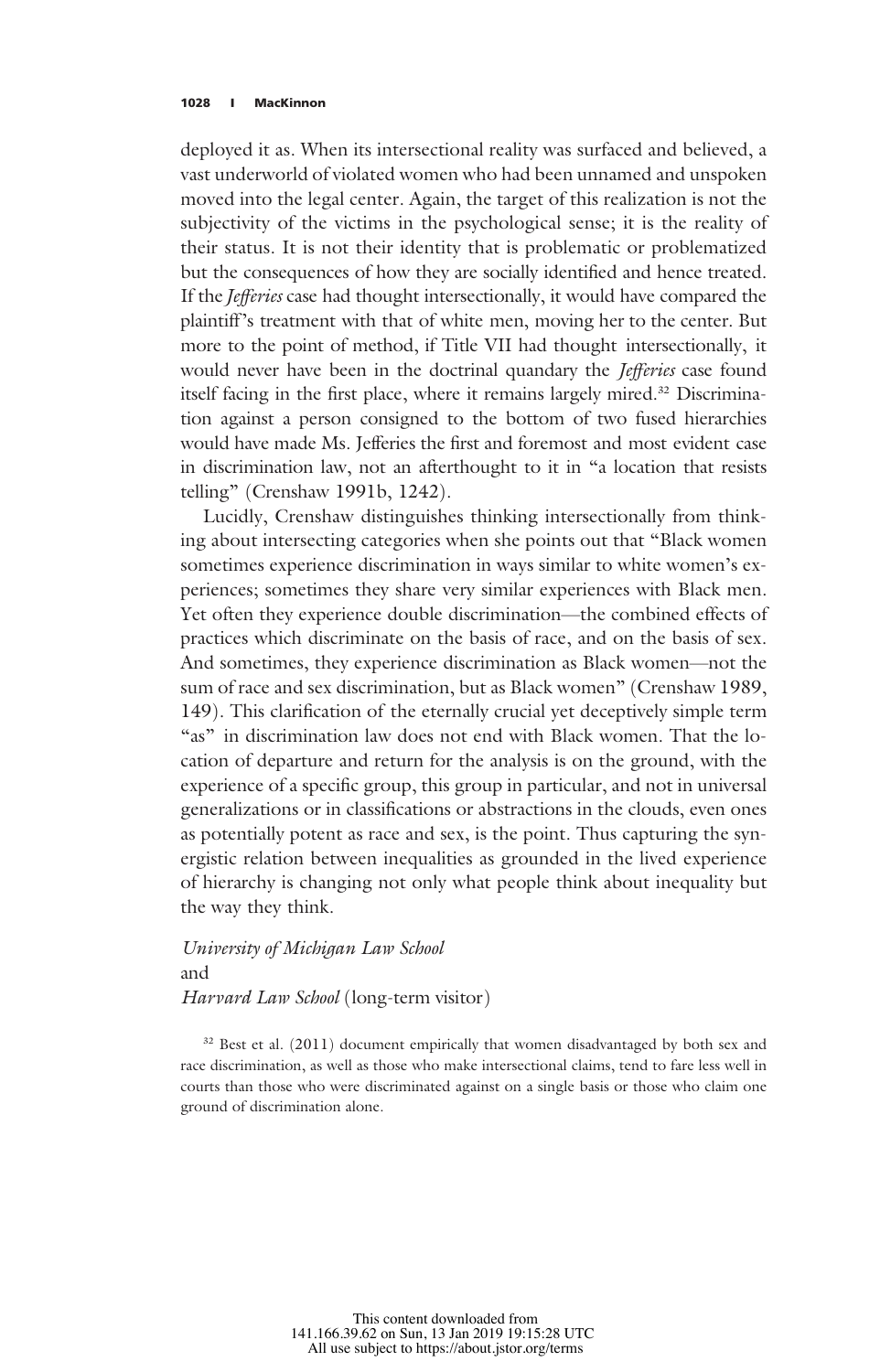#### References

Angeles, Peter A. 1981. Dictionary of Philosophy. New York: Harper & Row.

- Areheart, Bradley Allan. 2006. "Intersectionality and Identity: Revisiting a Wrinkle in Title VII." George Mason University Civil Rights Law Journal  $17(1):199-235$ .
- Berger, Michele Tracy, and Kathleen Guidroz, eds. 2009. The Intersectional Approach: Transforming the Academy through Race, Class, and Gender. Chapel Hill: University of North Carolina Press.
- Best, Rachel E., Lauren B. Edelman, Linda Hamilton Krieger, and Scott R. Eliason. 2011. "Multiple Disadvantages: An Empirical Test of Intersectionality Theory in EEO Litigation." Law and Society Review 45(4):991-1025.
- Blackburn, Simon. 1994. The Oxford Dictionary of Philosophy. Oxford: Oxford University Press.
- Bunnin, Nicholas, and Jiyuan Yu, eds. 2004. The Blackwell Dictionary of Western Philosophy. Oxford: Blackwell.
- Cardyn, Lisa. 2002. "Sexualized Racism/Gendered Violence: Outraging the Body Politic in the Reconstruction South." Michigan Law Review 100(4):675–888.
- Cho, Sumi K. 1997. "Converging Stereotypes in Racialized Sexual Harassment: Where the Model Minority Meets Suzie Wong." Journal of Gender, Race and Justice  $1(1):177-212.$
- Crenshaw, Kimberle´ Williams. 1989. "Demarginalizing the Intersection of Race and Sex: A Black Feminist Critique of Antidiscrimination Doctrine, Feminist Theory and Antiracist Politics." University of Chicago Legal Forum 1989:139–67. ———. 1991a. "Beyond Racism and Misogyny: Black Feminism and 2 Live Crew." Boston Review, December 6, 30–33.
- ———. 1991b. "Mapping the Margins: Intersectionality, Identity Politics, and Violence against Women of Color." Stanford Law Review 43(6):1241-99.
- Daly, Mary. 1973. Beyond God the Father: Toward a Philosophy of Women's Liberation. Boston: Beacon.
- Davis, Adrienne. 2004. "Slavery and the Roots of Sexual Harassment." In Directions in Sexual Harassment Law, ed. Catharine A. MacKinnon and Reva B. Siegel, 457–78. New Haven, CT: Yale University Press.
- Delgado, Richard. 2011. "Rodrigo's Reconsideration: Intersectionality and the Future of Critical Race Theory." Iowa Law Review 96(4):1247-88.
- de Merich, Diego, comp. 2008. "Intersectionality: From Theory to Practice." Annotated bibliography. Intersectionality from Theory to Practice: An Interdisciplinary Dialogue Workshop, Simon Fraser University, April 17–18. http://www .sfu.ca/iirp/documents/INTERSECTIONALITY\_Annotated\_Bibliography .pdf.

Dworkin, Andrea. 1974. Woman Hating. New York: Dutton.

- ———. 1976. Our Blood: Prophesies and Discourses on Sexual Politics. New York: Harper & Row.
- Giddings, Paula. 1984. When and Where I Enter: The Impact of Black Women on Race and Sex in America. New York: William Morrow.